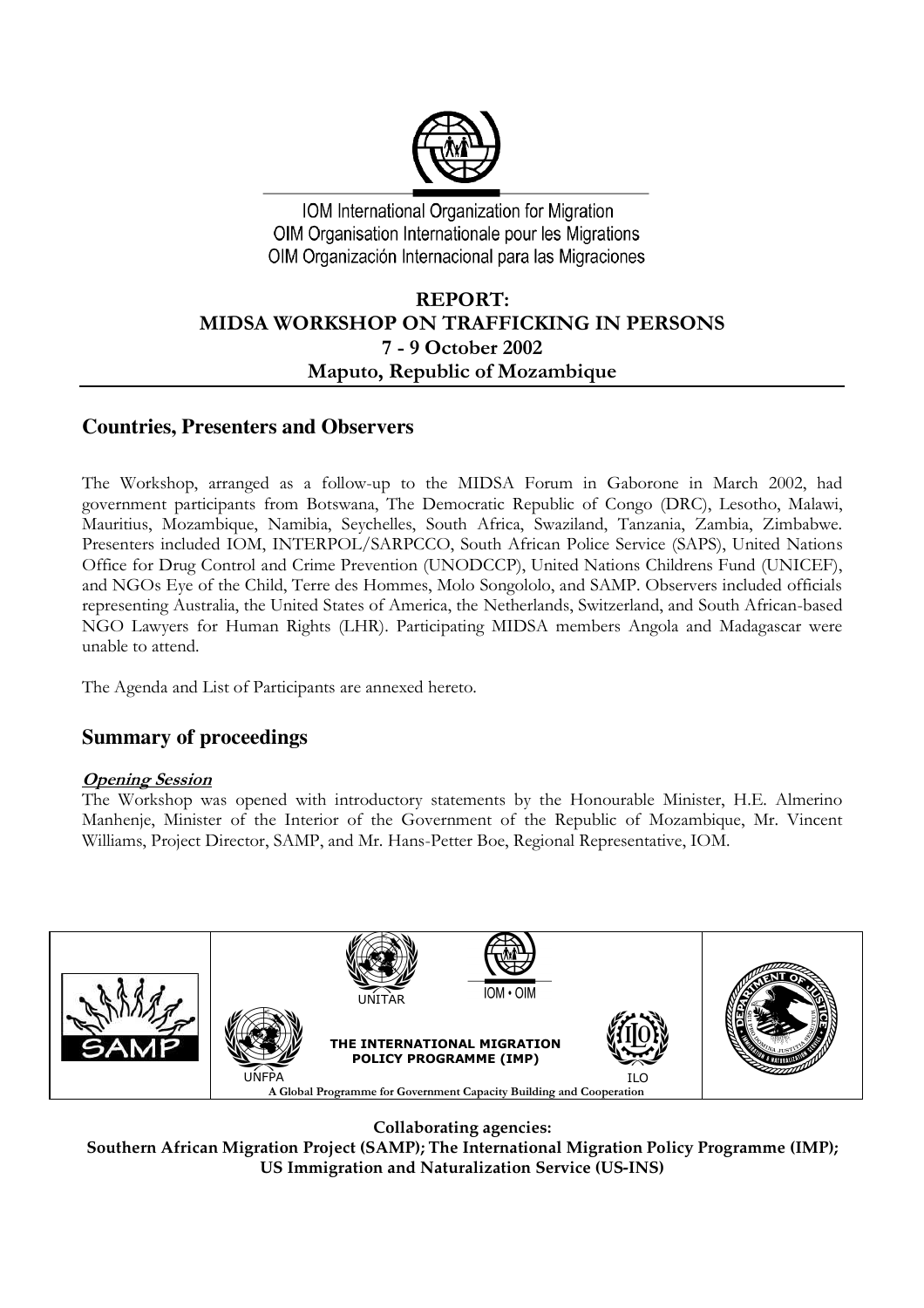H.E. Minister Manhenje welcomed all participants to Maputo on behalf of the Government of Mozambique and noted that trafficking is a very important issue that needs to be addressed nationally as well as regionally. The Minister stated that his understanding of the trafficking concept was that it was a social phenomenon that is closely linked to crime, which creates instability and affects citizens as well as national productivity. He described globalisation as a process that involves the movement of persons, including trafficking and smuggling, and stressed the importance of identifying the groups and individuals involved in such activities. He further encouraged the participants to develop a picture of the extent and impact of trafficking as well as the international legal instruments that can assist in combating trafficking in the region. In his concluding remarks, the Minister said that this Workshop should be seen as a practical way to evaluate the impacts of trafficking in terms of the SADC region and asked that the participating governments co-ordinate their efforts against the trafficking in persons.

Mr. Williams emphasised that for SAMP, as one of the implementing partners, MIDSA is an important initiative that can address the significant migration challenges faced by the region. He offered his personal reflections on some of the purposes of the Workshop; namely, to address the issue of trafficking at the global, regional and local levels, and to determine the appropriate responses by Governments to combat trafficking.

Mr. Boe expressed appreciation towards the hosting Government of the Republic of Mozambique and introduced MIDSA to the new government representatives from the Ministries of Social Development. He emphasised that IOM has been active in addressing the trafficking issue around the globe, both in terms of projects and research activities. He expressed his hope that the Workshop on Trafficking would assist the countries in developing a regional approach to combating trafficking.

### **Trafficking as a Global Phenomenon**

Mr. Paul Holmes (IOM) gave an extensive introduction to the distinction between trafficking in persons and human smuggling. As he explained, the key difference is the relationship between the criminal and the victim. In cases of human smuggling, the relationship ends once the client has successfully crossed the desired border illegally – typically having paid the smuggler for the service in advance. The trafficker, by contrast, intends and carries out a coercive and exploitative relationship with the victim even *after* the border has been crossed. As evidence of the globalisation of trafficking, Mr. Holmes cited UN figures of 700,000 victims per year, generating approximately 8 billion USD in criminal gains. The appeal of ethnicity was highlighted to explain the presence of African victims in Europe, European victims in South East Asia and South East Asian victims being exploited around the world. He indicated that trafficking is first and foremost an economic crime based upon a chain of supply and demand that is increasingly controlled by organized crime. The best way to combat trafficking, then, is to make the trade unprofitable.

The presentation addressed the root causes of the crime: poverty, the feminisation of poverty, lack of economic opportunity and the exclusion of females from what little opportunity does exist. Gender discrimination was identified as a key element of the root causes, together with a lack of education, domestic and familial abuse, and an increasingly awareness of the richer countries and a desire to share in their prosperity.

An ever-present and serious obstacle to the effect of combat of trafficking is the prevalence of xenophobia in governmental responses – the fact that the majority of the victims were foreign seems to create a reluctance to assist them.

The control mechanisms deployed by the traffickers were identified and described in terms of social isolation, lack of language skills, threats and use of physical and/or sexual violence, seizure of documents, inability to seek police help because of the risk of deportation or the belief that the police were corrupt and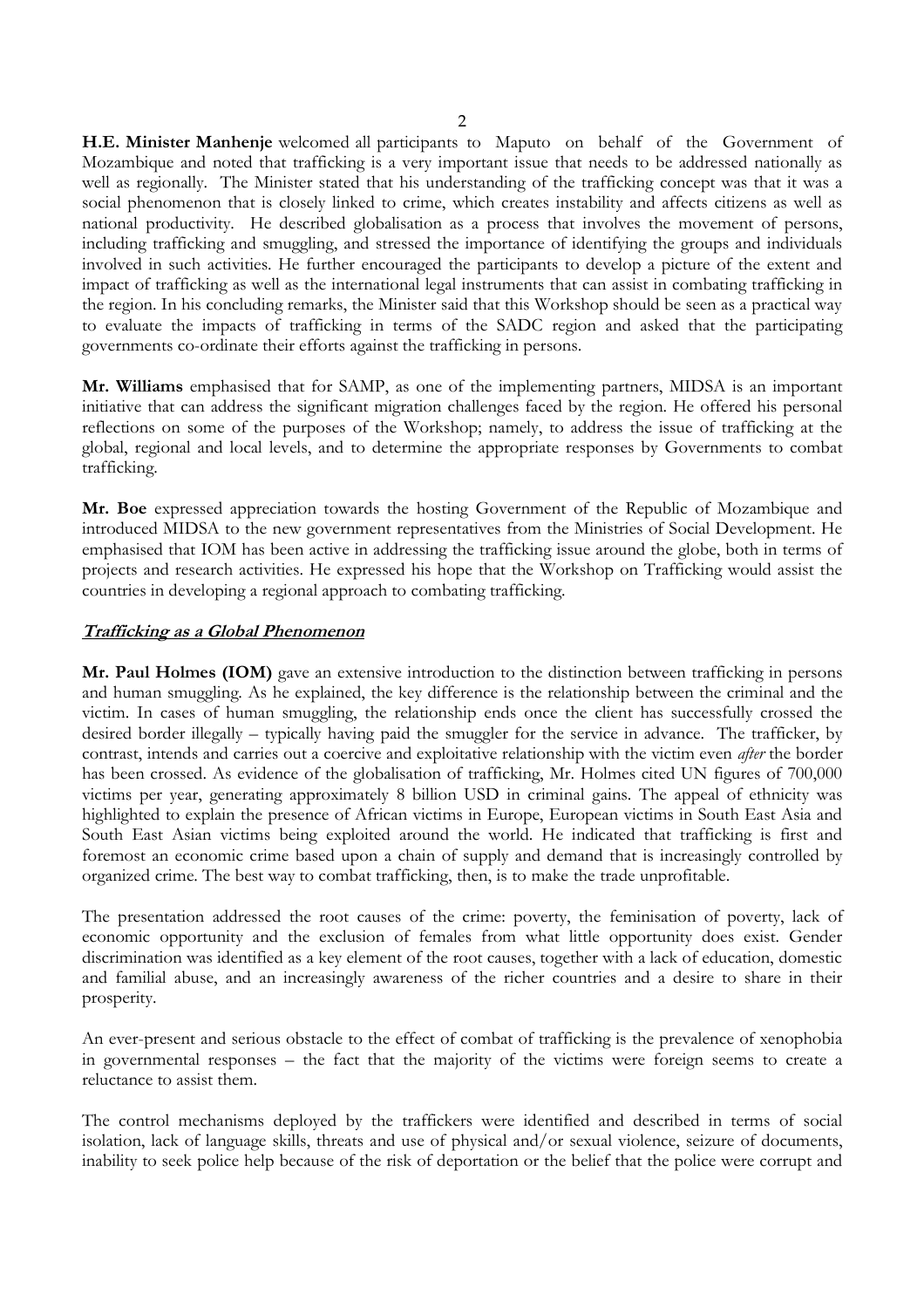working with the traffickers. All of these factors were overlain with the dimension that adds unique difficulty when addressing the crime – the threat of reprisals against the victim's loved ones in her country of origin. Mr. Holmes concluded his presentation by giving an overview of the latest political and practical developments in the counter-trafficking response in the European Union, as a result of the IOM-EU Conference held in Brussels on 18-20 September 2002.

During the discussions following the presentation the participating governments raised the question of issuing visas to students without control mechanisms to ensure that some of the students are not being deceived and trafficked. The issue of learning from other regions, especially Europe, was requested at the same time as it was stressed that the conditions in Southern Africa are specific to that region. Governments also stressed the need for a regional response to the issue of trafficking in the SADC region.

Mr. Mukonda, representing the United Nations Children's Fund (UNICEF), addressed the issue of child trafficking. He stated that child trafficking is a global problem and that the revenue from human trafficking is estimated to be between 7 and 10 billion US dollars per year. In his presentation he described child trafficking as a transfer of a child by fraudulent means for exploitative purposes. The most vulnerable children, and those most like to be victims of child trafficking, are orphans and children affected by HIV/AIDS, street children, children affected by war and displaced children and refugees. Some of the child rights violations were described as sexual abuse and exploitation, economic exploitation, political instability and war and criminal activities such as organised crime, selling and trafficking of drugs, petty theft, organ transplant and illegal and unregulated international adoptions. The main underlying causes behind child trafficking include economic disparities (a major cause), traditional beliefs and practices, weak law enforcement and/or lack of legislation, the need for cheap labour and the demand for sex with children being a key component.

Mr. Mukonda pointed at the established frameworks for combating trafficking in children, describing among others the international Convention for the Suppression of the Trafficking of Persons and the Exploitation of the Prostitutions of Others; the supplementary Convention on the Abolition of Slavery, the Slave Trade and Institutions and practices Similar to Slavery and the Convention on Protection of Children and Cooperation in Respect of Inter-country Adoption. Some basic principles for combating child trafficking include the distinction between trafficking in adults and trafficking in children, with definitions of child trafficking reflecting the need for special safeguards and appropriate legal protection. He emphasised that children who are victims must not be subject to criminal procedures. In Mr. Mukonda's concluding remarks, and in the discussions that followed, it was observed that a strong political will was needed to combat child trafficking by facilitating cross-border collaboration and initiatives and by strengthening the laws and the efforts of law enforcement officials.

#### **Trafficking in the SADC Region**

Ms. Van Vuuren-Smyth & Mr. Pieczkowski (IOM) presented the first phase of the IOM research assessment on 'the Trafficking of Women and Children in the SADC Region'. The objective of the research is to document and assess the needs of trafficking victims in Southern Africa in order to provide the most appropriate assistance to victims while developing strategies with governments to prevent the practice. It was pointed out that the extent and character of trafficking in the SADC region is largely undocumented. The first phase of the research has focused on South Africa, due to its position as the regional economic power and transportation hub. A second phase is planned and will, based on information gathered during phase one, cover selected SADC countries found to be points of entry, transit and/or destination for trafficking victims.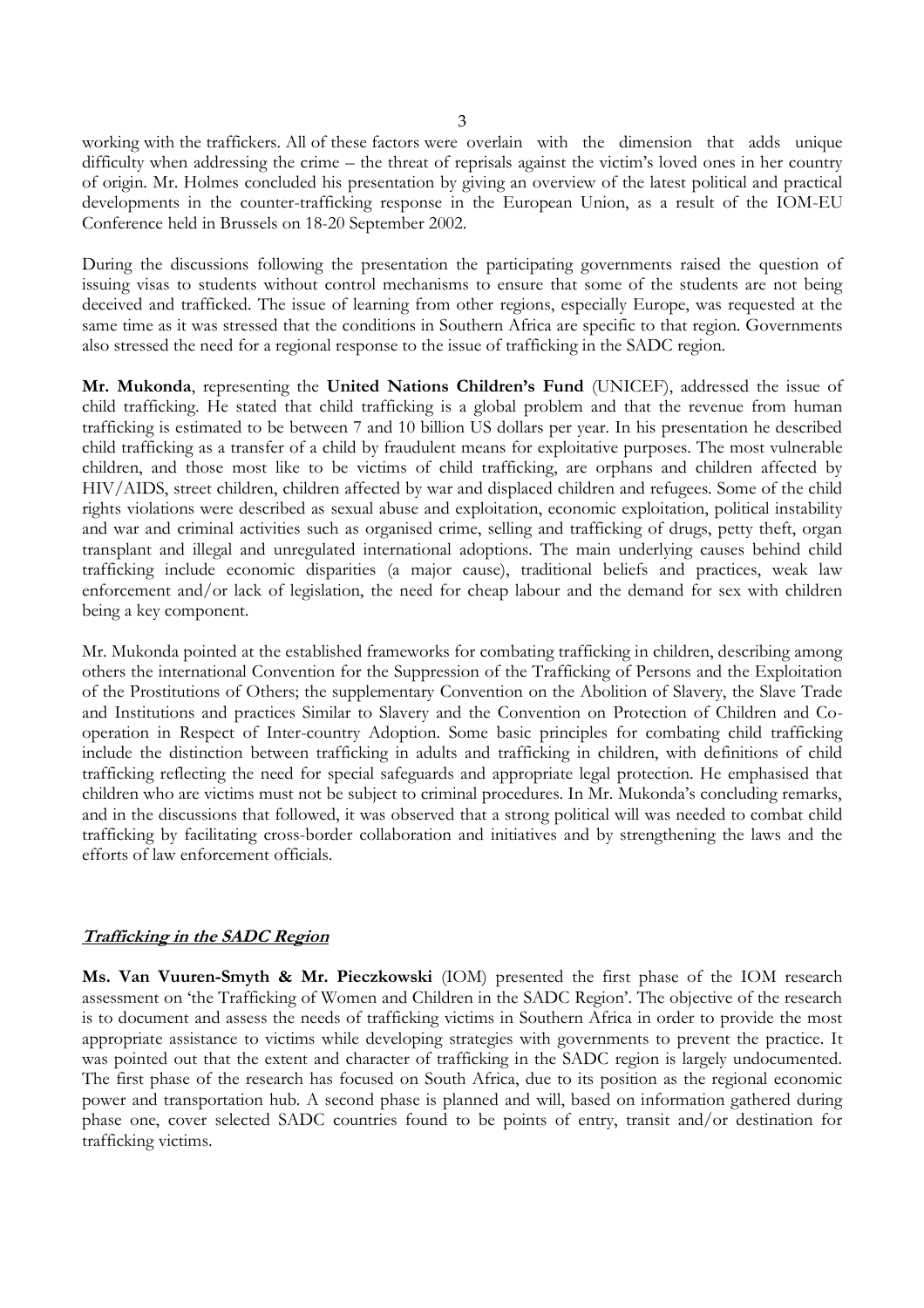The initial findings of the research point to the recruitment of trafficked persons through advertised job opportunities, and approaches by agents, with tickets and travel documents arranged and paid for by an agent subject to an agreement that the victim would repay the debt. The research found trafficking routes from South East Asia, Eastern Europe, and South America into South Africa. Detection of African trafficking within the region proved far more difficult than detection of extra-regional operations, although the researchers' interaction with refugee communities in South Africa strongly suggested the particular vulnerability of mobile populations to traffickers. Preliminary findings suggest that trafficked women from Zimbabwe and Botswana travel with the agents to pre-determined "central collection points" in those coutnries, where they are then handed over to middlemen and held for approximately two weeks before being transported illegally across the border and into South Africa. The research identified a process of children being trafficked to the Far East. The research additionally identified the trafficking of children from South Africa to South East Asia, and found that South Africa is also a transit country for trafficking operations to especially Europe and Mexico.

During the research Ms. van Vuuren Smyth and Mr. Pieczkowski identified needs based on prevention (training of officials and information campaigns), protection (call centres, HIV/AIDS advice) and rehabilitation (voluntary repatriation, skills training, reintegration and resettlement).

#### **United Nations Conventions and Protocols**

Dr. Zvekic, representing the United Nations Office for Drug Control and Crime Prevention (UNODCCP), described the problem of transnational organized crime and trafficking in persons as a serious and growing problem and emphasised that due to the transnational nature of the problem it requires a transnational solution. The trafficking process was described in terms of recruitment, transportation, and exploitation. At the same time it was stressed that trafficking is a lucrative business that for the traffickers involves low investments, high profits and lenient penalties. Dr. Zvekic described the nature of the legal instruments and stated that the relevant conventions and protocols are established to symbolize recognition of the problem and a commitment to take effective measures as well as to standardize terminology, laws, and practices. Dr. Zvekic gave a brief presentation of the United Nations Convention against Transnational Organized Crime and stressed that transnationality must be made an element of the offences such as organized criminal groups, laundering of proceeds of crime, corruption and obstruction of justice in the domestic laws.

The purposes of the Protocol to Prevent, Suppress and Punish Trafficking in Persons, Especially Women and Children, was described by Dr. Zvekic in terms of preventing and combating trafficking, protecting and assisting victims and promoting co-operation. He stressed the obligation to criminalize trafficking, rather than individual elements of the offence. In terms of assistance and protection of victims the protocol calls for further measures to support physical, psychological and social recovery in terms of counselling (legal and other), assistance (medical, psychological, material and housing) and compensation (possibility of obtaining assistance to be created). On the Protocol Against the Smuggling of Migrants by Land, Sea and Air, it was pointed out that migrants who are also refugees are not affected by this protocol. In terms of the return of smuggled migrants, states shall facilitate and accept the return of migrants who are their nationals and permanent residents, verify whether a migrant is a national or permanent resident, and carry out the return with due regard for safety and dignity. The presenter called for a multi-agency approach that includes international organizations, regional bodies, government agencies, NGO's and civil society. In his concluding statement, he emphasised the development of witness protection programmes, increased cooperation between law enforcement, judicial authorities, immigration offices and NGO', and awarenessraising campaigns in origin and destination countries.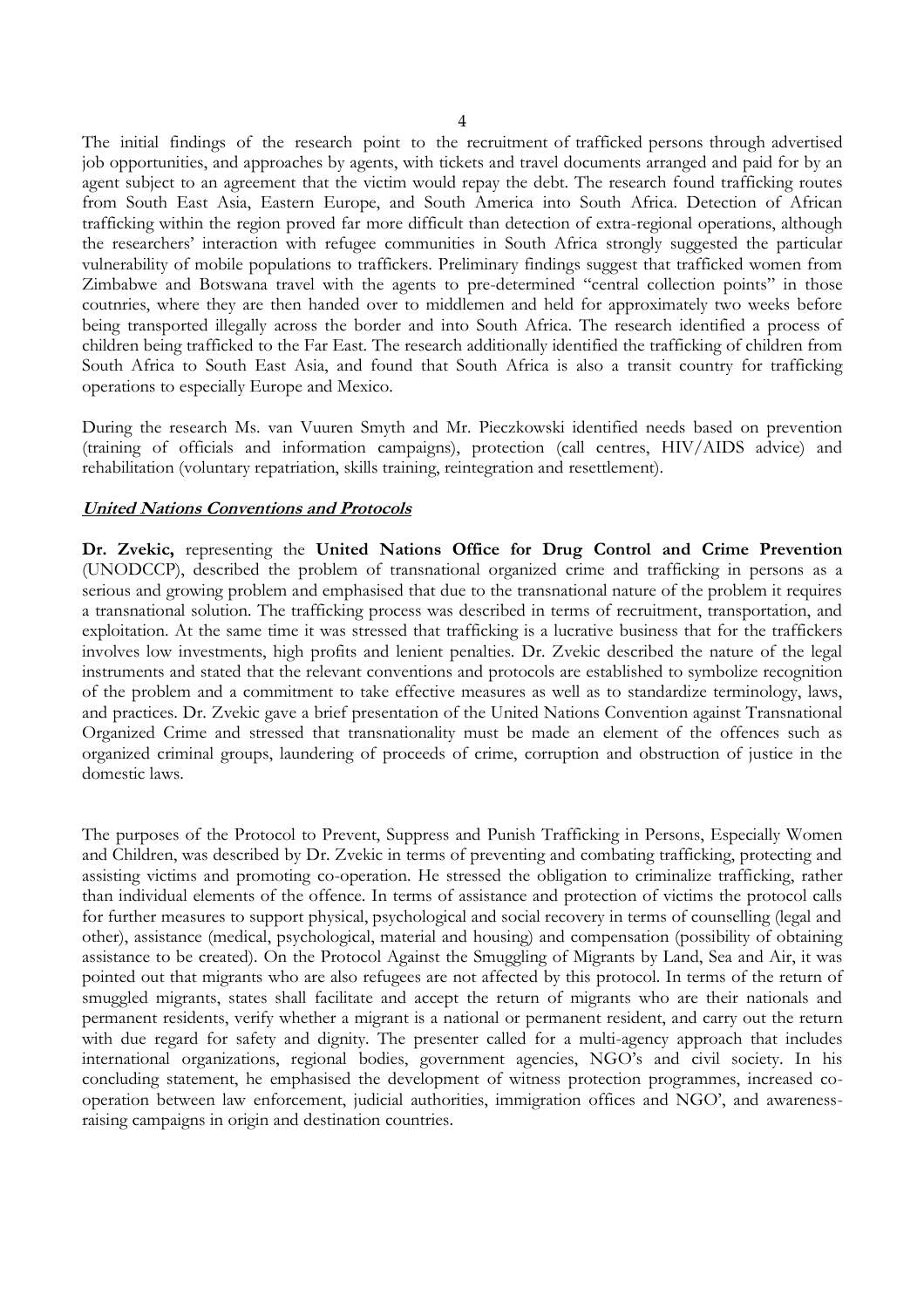Mr. Matewere, from the NGO, Eye of a Child, discussed the conditions predisposing certain communities and countries to trafficking and traffickers. He pointed out that a variety of social and economic factors contribute to the occurrence of trafficking in women and children. On the economic side, the factors range from poverty, an inequitable distribution of social services and a growing culture of consumerism that reduces all activities to a monetary value. On the social side, the lack of education and the often weak legal (and other) status of women and girls, inadequate legislation, HIV/AIDS, media, urbanization, demographic factors, and individual and family considerations. Other factors that may play a role are societal disruptions caused by civil disorder and governance and sometimes practices and cultural beliefs. It was noted that apart from being contaminated by immoral foreign culture, children are also exposed to the sex trade as means of survival. It was also observed that the increase of single parenthood in Southern Africa has resulted in orphans who lack care and support, and are at risk of being exploited. He noted that street children, in particular, are more vulnerable to sexual exploitation.

In search of restoring the dignity of victimized women and children, practical intervention should consider the enormous impacts. The most obvious relates to the health of the victim and other social and psychological repercussions. Mr. Matewere pointed out that some practical interventions to help victims of trafficking reintegrate into their communities should include research (put within the cultural context), advocacy and social mobilization (to increase the level of social concern and to communicate specific information to all levels of society). Other important aspects include capacity building (to strengthen partner's ability to identify, plan, execute and monitor interventions) and partnership and alliance building (which have to involve collaboration in planning, policy studies and implementation of projects). In his conclusions, Mr. Matewere gave a practical example of how strategic planning with academic institutions could help to provide valuable data opportunities while alliance building with religious organizations can open new possibilities for women and children in programming.

#### Children as a Particularly Vulnerable Group

Ms. Boaventura, from the NGO Terre des Hommes, described the campaign against child trafficking in Southern Africa. She called on SADC Member States to ratify relevant UN and ILO conventions relating to the trafficking of children. In her presentation she especially focused on the assistance to victims and emphasised the training needs of law enforcement personnel.

The International Campaign Against Child Trafficking is directed world-wide towards decision-makers, multiplicators, the responsible executive authorities, the interested public, and the children livng under the threat of child trafficking. The pertinent international conventions and the accompanying supplementary protocols promise extensive protection. The Campaign wants to present the topic of child trafficking in political dialogues with the active participation of the civil society.

Ms. Abass, representing the NGO Molo Songololo, presented a study from year 2000 on trafficking in children for purposes of sexual exploitation, based on findings from interviews with girl children being trafficked in Cape Town, Johannesburg, Port Elizabeth and Durban. She stated that the factors behind sexual exploitation are diverse, but often include migration and urbanization, family disintegration, lack of effective social welfare support, and high levels of domestic violence. According to the findings of the study, children were trafficked into both legal and illegal sectors of the sex industry. The study also profiled the traffickers, which included teachers, local gangs, and foreign nationals. It was further shown that violence towards trafficked children is used as a form of coercion and control.

Ms. Abass ended her presentation by recommending that the participating governments develop legislation to prohibit the trafficking in persons. She emphasised the need to have specialized police units to increase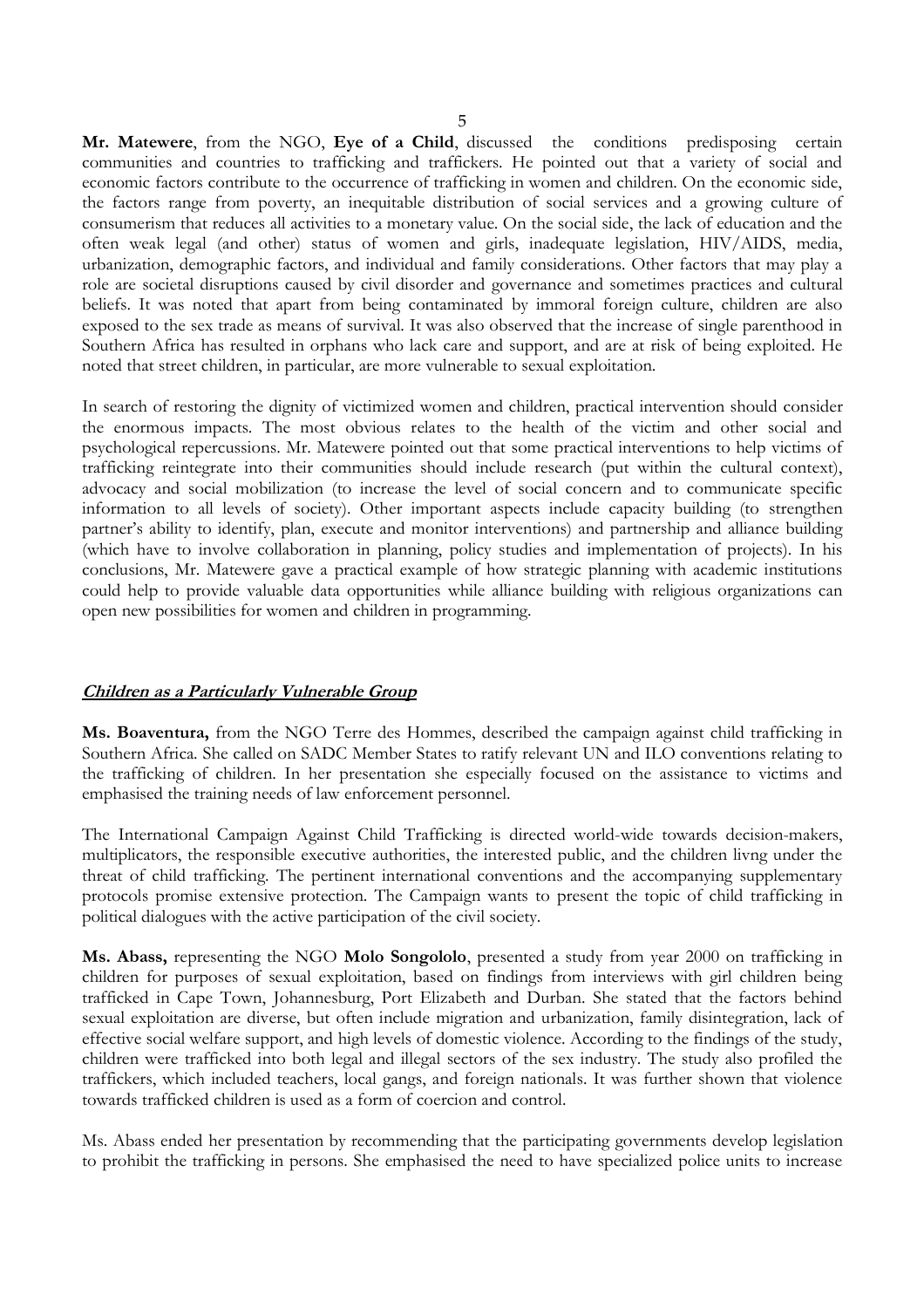detection and prosecution, and to establish recovery and re-integration programmes to deal with trauma suffered by trafficked children. Skills training and development for victims who have lost a sense of selfconfidence was described as another important way of dealing with the problem of trafficking in children.

Concluding the first day, Mr. Holmes noted the common experiences of this global phenomena of trafficking. The governments acknowledged the fact that economic opportunities in South Africa are a pull factor in terms of global and regional trafficking, but also the fact that it is a transit place for trafficking victims to destinations in the US, Europe, Latin America and Asia. Even though there is some useful legislation in the region, there is a lack of specific trafficking legislation that considers regional conditions. It was agreed that the lack of legislation should not be used as an excuse not to take further actions in order to combat the problems related to trafficking. In terms of research, regularly updated, credible research is necessary in order to achieve political decisions. The government representatives especially emphasised the need for training, and that this training should also reach the front-line people within immigration departments.

#### Legal Instruments Available to Combat Trafficking in the SADC Region

**Prof. Klaaren,** (SAMP) described the legal framework in the SADC region based on an ongoing research study on the harmonisation of laws. In the SAMP research trafficking was seen as only one among many immigration enforcement problems. It was noted that many countries had expressed difficulties in distinguishing between trafficking and economic migration. SADC presently lacks a regional instrument that addresses trafficking and it was noted that the closest instrument was probably the SADC Declaration on Gender and Development. It was noted that only one SADC member state had a specific anti-trafficking piece of legislation in its Parliamentary process.

He pointed out that women and children are particularly vulnerable when their migration status is derivative of the migration status of a male as is often the case in a marriage or family situation. This creates a dependency and power imbalance between the male and the female, or the male and the children. He said that the standard set of responses to the problem of trafficking could be critiqued from a gender point of view. This is especially the case in terms of the speed with which women who are trafficked are deported back to their country of origin. Regarding human rights guidelines he said that anti-trafficking measures should not adversely affect the human rights and, in particular, the rights of those who have been trafficked, migrants, internally displaced persons, refugees, and asylum seekers. While the additional elements distinguishing trafficking from migrant smuggling may sometimes be obvious, in many cases they are difficult to prove without active investigation.

Prof. Klaaren also mentioned the issue of capacity and even more importantly the obstacle of the phenomenon of corruption to enforcing laws against trafficking. He found it reasonable to assume that since trafficking is a profitable industry with supply and demand, one of the costs of doing business is the buying of public officials, and the purchase of failures to prosecute.

### The Role of Law Enforcement

Mr. Msutu, representing INTERPOL/SARPCCO, talked about the response of international and regional law enforcement structures to trafficking in persons. At the global level inefficient border management, false travel documents and money laundering were identified as problems that need urgent attention in order to address trafficking in human beings. Joint training on border control should involves representatives from the police, customs and immigration officials at the regional as well as national levels. At the regional level, Mr. Msutu showed that some efforts had been made in order to address the issues, i.e. through a decision among the countries in Southern Africa to establish national databases on criminal acts and to work towards the computerisation of border points. A regional task team has recently been set up.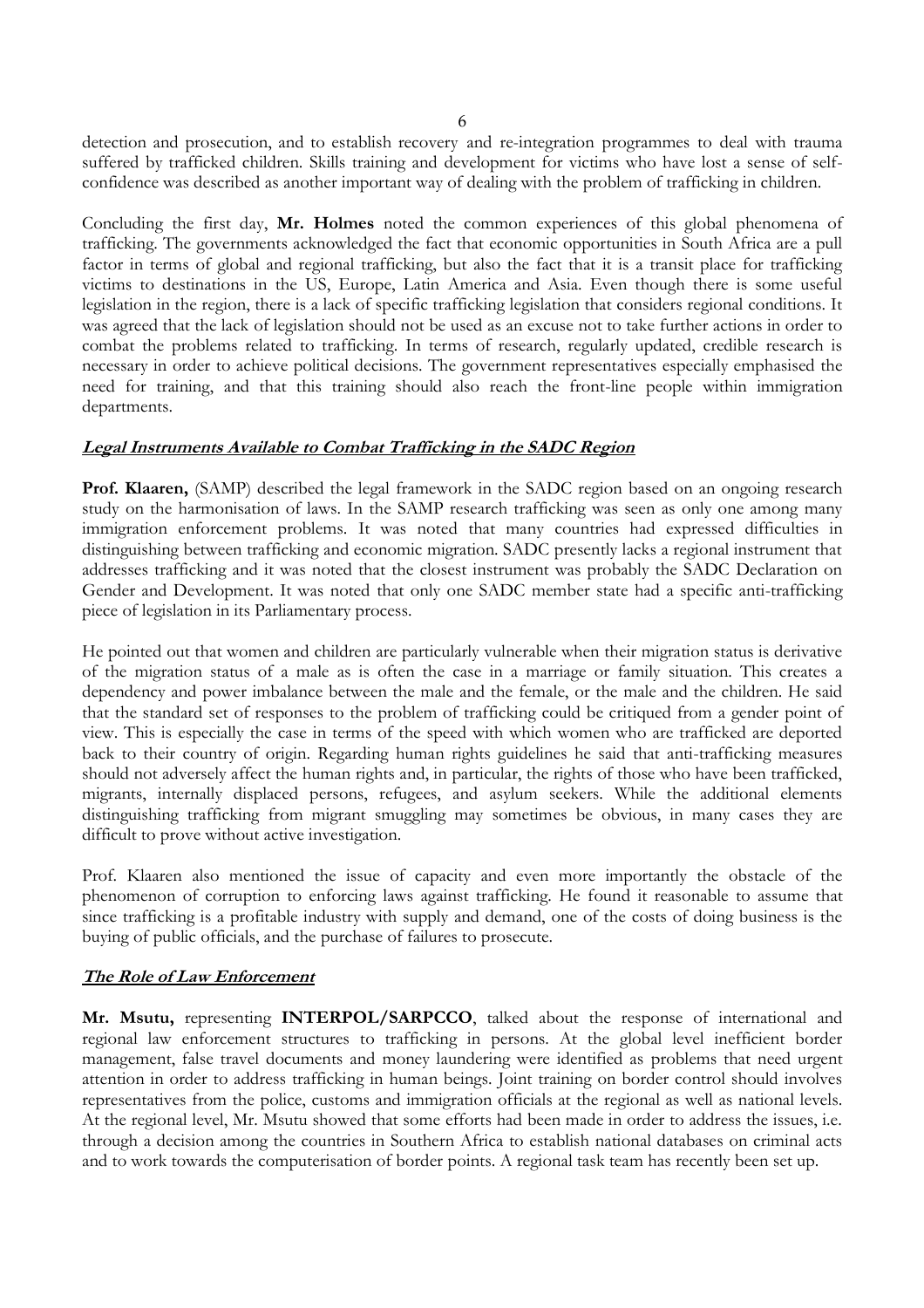The participating countries expressed need for closer co-operation and collaboration between different Ministries as well as Departments. In addition, it was stressed that information sharing at the national level would need to be improved.

Supt. Kloppers, of the South African Police Service (SAPS) - Border Police, described the background to the profiling of suspects in the trafficking of persons. He also presented the monitoring process that is being used by SAPS, including the liaison with other law enforcement agencies, and action steps that need to be taken against perpetrators. The key enforcement agencies for SAPS include the intelligence agencies, Department of Home Affairs, the Department of Justice, and the airlines. In terms of categories of trafficking operations Supt Kloppers identified prostitution, work seekers, asylum seekers, refugees, and crime syndicates. In his concluding remarks he pointed out the way forward in terms of identifying strengths and weaknesses of the current process, and the need for and methods of co-operation in the region.

In the discussions following the presentation, the participants highlighted the issue of sensitising neighbouring countries as well as the need to address these issues at the SADC ministerial level, through the Council of Ministers. Another aspect raised to address to the problem was the creation of specialized teams to access intelligence information, at the national as well as regional level. Concerns were also raised by the participants regarding the reluctance of some SADC countries to identify the issue of trafficking as a national problem. It was recognised that South Africa is unfortunately not only a transit site for trafficked victims but also a sending country and the SAPS recognized that they would need to look into this issue with immediate effect. It was also noted that the profits earned by organised crime syndicates through certain illegal activities, such as trafficking, were then used to nourish other illegal activities.

#### **Scenarios and Group Discussions**

The participating Governments were given five specific scenarios to be discussed in smaller groups and to identify and find various solutions each. In the plenary, group presentations highlighted the following important issues:

- economic empowerment, poverty alleviation, and civic education;
- the problem of invisible victims that are not reported to authorities;
- proper passport and visa controls in order to carry out screening at points of entry;
- government safety nets;
- information campaigns in countries of origin (especially focused on countries of destination) and awarness of the responsibility of parents and family;
- specific legislation against the employment of children and international instruments;
- the need to develop infrastructure to provide counselling and other services;
- corruption at border posts and in other parts of the system as well as need for rotation of staff;
- access to information systems (e.g. missing persons register);
- the need to recognise trafficking as an organised crime problem, rather than an immigration problem:
- access to other international laws and instruments.

#### **Recommendations**

The participating Governments pointed out the need to:

Strengthen national policy, structures, and laws, and establish co-ordinated, structured and integrated approaches at the national and regional levels, particularly criminalizing trafficking in persons in national and regional legislation;